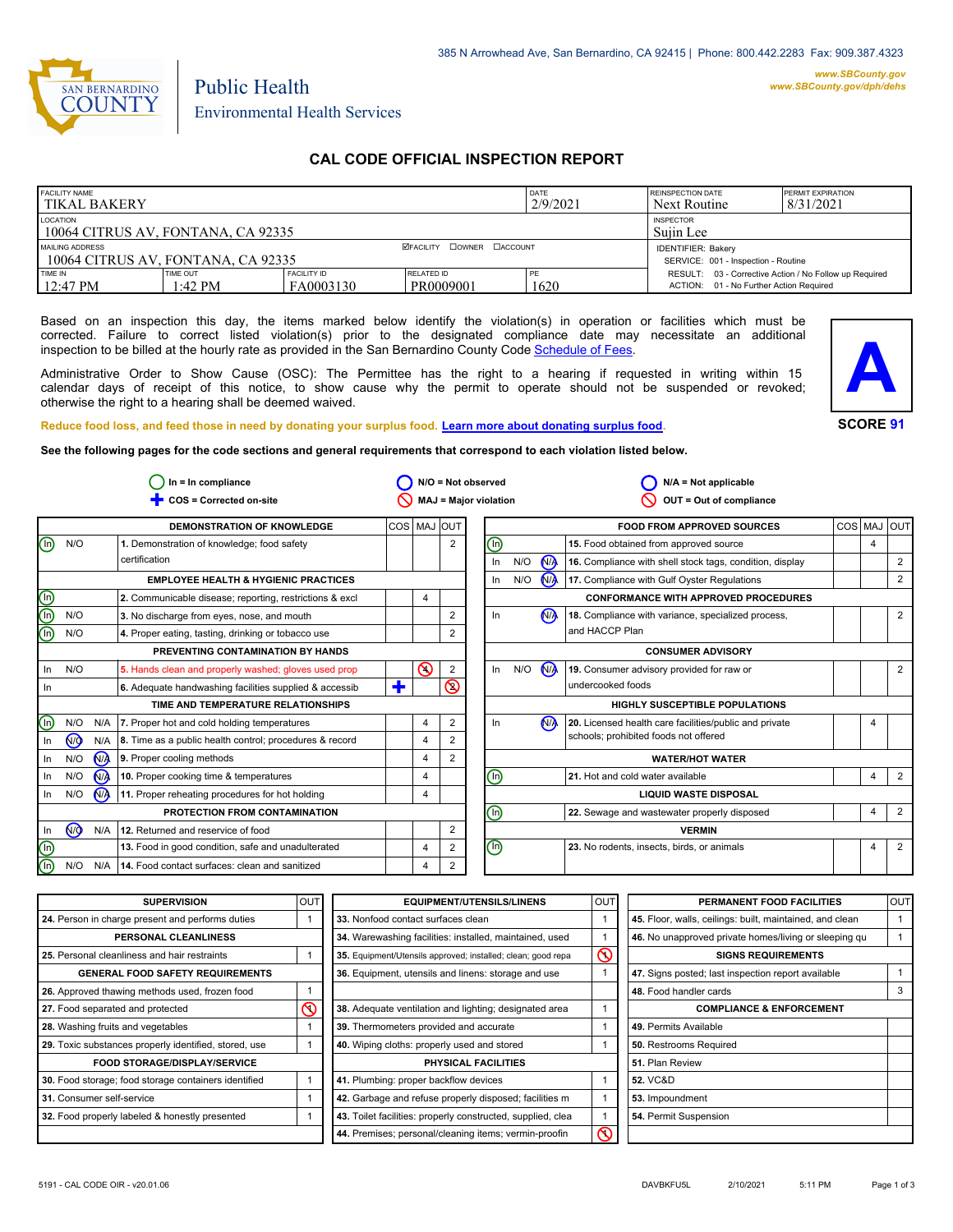

# **CAL CODE OFFICIAL INSPECTION REPORT**

| <b>FACILITY NAME</b><br><b>TIKAL BAKERY</b> |                                                           |                                                                                                                                                                                                                    | DATE<br>2/9/2021              |              |  |  |
|---------------------------------------------|-----------------------------------------------------------|--------------------------------------------------------------------------------------------------------------------------------------------------------------------------------------------------------------------|-------------------------------|--------------|--|--|
| LOCATION                                    | 10064 CITRUS AV, FONTANA, CA 92335                        |                                                                                                                                                                                                                    | <b>INSPECTOR</b><br>Sujin Lee |              |  |  |
|                                             |                                                           | 5. HANDS CLEAN AND PROPERLY WASHED; GLOVES USED PROPERLY                                                                                                                                                           |                               | <b>MAJOR</b> |  |  |
| <b>POINTS</b>                               | Compliance date not specified<br><b>Not In Compliance</b> | Inspector Comments: Observed a food employee putting on a disposable glove on her right hand, grabbing<br>approximately 7 cookies and 2 breads and putting in bags for a customer without washing her hands first. |                               |              |  |  |
|                                             | Violation Reference -                                     | Ensure hands are washed prior to donning the gloves.                                                                                                                                                               |                               |              |  |  |

Corrected on site. The operator utilized tongs to grab cookies and brads.

**Violation Description:** Employees are required to wash their hands: before beginning work; before handling food / equipment / utensils; as often as necessary, during food preparation, to remove soil and contamination; when switching from working with raw to ready to eat foods, after touching body parts; after using toilet room; or any time when contamination may occur. Gloves shall be worn if an employee has cuts, wounds, fake nails, nail polish, and/or rashes. Gloves are to be used for no more than one task. Employees are not to wrap or package leftover food using bare hands or unclean utensils. Hand sanitizers may be used after proper hand washing. Employees handling food must have fingernails that are trimmed, cleanable, and smooth. (113952, 113953.3, 113953.4, 113961, 113968, 113973 (b-f))

**More Information: <http://www.sbcounty.gov/uploads/dph/dehs/Depts/EnvironmentalHealth/EHSDocuments/HandwashingDoneRight.pdf>**

# **6. ADEQUATE HANDWASHING FACILITIES SUPPLIED & ACCESSIBLE**

**Compliance date not specified Complied on 2/9/2021 Violation Reference - POINTS 2 Inspector Comments:** Observed a yellow mop bucket to be blocking the handwashing sink. Move the mop bucket away from the handwashing sink. Handwashing sink shall not be blocked or inaccessible for employee use.

Corrected on site. The operator moved the mop bucket away from the handwashing sink.

**Violation Description:** Handwashing soap and towels or drying device shall be provided in dispensers; dispensers shall be maintained in good repair. (113953.2) Adequate facilities shall be provided for hand washing. (113953, 113953.1, 114067(f)). Handwashing sink is not separated from a warewashing sink by a 6 inch high metal splashguard or 24 inch separation. (113953) Handwashing sinks shall not be obstructed, inaccessible, used improperly or kept unclean. (113953.1)

## **27. FOOD SEPARATED AND PROTECTED**

**Compliance date not specified Not In Compliance Violation Reference - HSC - 113984 (a, b, c, d, f) POINTS 1**

> **Compliance date not specified Not In Compliance Violation Reference - HSC - 114130, 114130.1, 114130**

**Inspector Comments:** Observed approximately 8 frozen bananas on stick to be uncovered inside the Magic chef chest freezer.

Ensure bananas on stick are protected from contamination by use of packaging, covers, lids or other effective means.

**Violation Description:** All food shall be separated and protected from contamination. (113984 (a, b, c, d, f), 113986, 114060, 114067(a, d, e, j), 114069(a, b), 114077, 114089.1 (c), 114143 (c)) All food shall be stored, prepared, displayed or held so that it is protected from contamination.

### **35. EQUIPMENT/UTENSILS - APPROVED; INSTALLED; CLEAN; GOOD REPAIR, CAPACITY**

**POINTS 1**

**Inspector Comments:** Observed deteriorated junction between the wall and the mop sink.

Ensure the junction between the wall and mop sink is sealed.

**Violation Description:** All utensils and equipment shall be fully operative and in good repair. (114175). All utensils and equipment shall be approved, installed properly, and meet applicable standards. (114130, 114130.1, 114130.2, 114130.3, 114130.4, 114130.5, 114132, 114133, 114137, 114139, 114153, 114155, 114163, 114165, 114167, 114169, 114177, 114180, 114182)